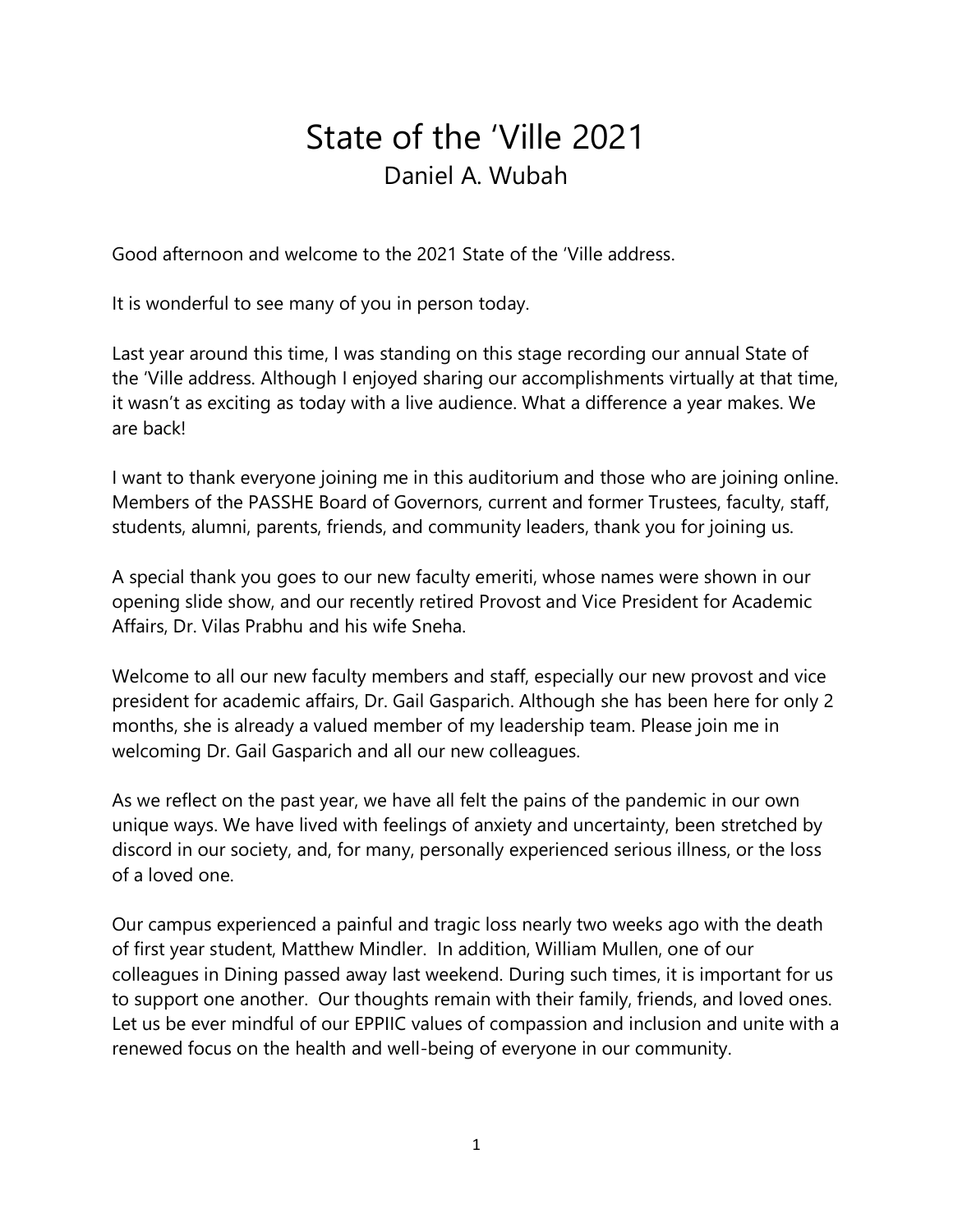Kindly join me for a moment of silence to reflect on the losses we have all experienced this past year.

Thank you.

July 1st marked the start of my fourth year as president of our university. I don't think anyone could have predicted what we've been through in the past year. We had difficult conversations as the State System pursued campus integrations. At the end of February of this year, we were the first PASSHE institution that faced a ransomware cyberattack. We weathered the uncertainties of a volatile economy. And we experienced all of these while navigating a global pandemic, which led to challenges that provided opportunities to find strengths we didn't know we had, and to discover new ways to connect with each other.

This past year required our collective vigilance by monitoring the number of positive COVID cases, encouraging vaccination, and making real-time decisions about mitigation measures. We established several committees and task forces that provided advice to the leadership team. These groups included last year's Fall Reopening Planning Team, the Incident Management Team, the Fall Planning Task Force and finally the COVID Monitoring Team.

On behalf of our entire community, join me to acknowledge the work of these colleagues with a well-deserved round of applause.

I like communicating through stories so let me share some of the highlights from this past academic year.

During last year's address I shared the four pillars of our Strategic Plan, "Tradition and Transformation". For the rest of my presentation today, I will provide an update on our progress for each of these pillars starting with our focus on Ensuring Access, Affordability and Completion.

Our mission, as a public university, is to provide a pathway to a higher quality of life through education. We succeed when that pathway is accessible, and the destination is clear and affordable.

This fall semester, we have 1989 students living in our residence halls on campus. Our total headcount is 7223 made up of 952 graduate students and 6271 undergraduate students. We welcomed 21 new students from 16 countries this fall.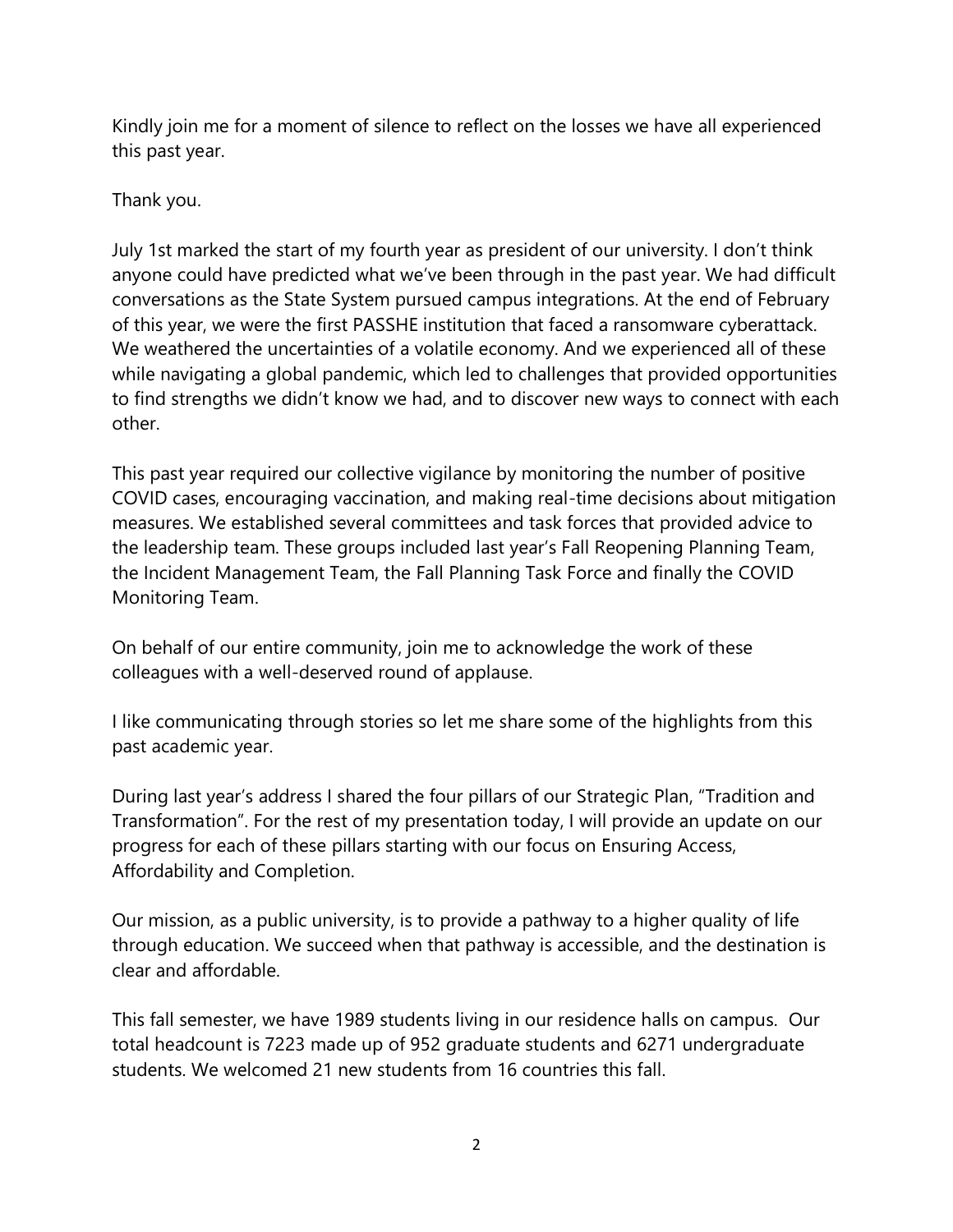Accreditation lies at the center of what we do because it validates our work. One of our cardinal accomplishments last year was the full reaffirmation of our accreditation by the Middle States Commission on Higher Education. This outcome was the result of a twoyear process involving hundreds of individuals from across our campus who participated in the planning, self-study, and virtual site visit. Our Institutional Accreditation Steering Committee was led by Dr. James Delle, Dr. Laurie Hanich, and the late Dr. Lisa Shibley. Let's give a round of applause to all those who were involved in the process.

In addition to the regional accreditation, several professional programs were also reaccredited. Among them were the:

- Council for the Accreditation of Educator Preparation
- National Association of Schools of Music,
- Accreditation Board for Engineering and Technology,
- Association of Technology, Management, and Applied Engineering.

With accreditation in place, we set our sights on optimizing our program array. We developed and launched new undergraduate majors in:

- Accounting
- **Finance**
- **Marketing**
- **Management**
- Special Education
- Emergency Management and
- Information Technology.

Graduate programs are becoming an important component of our academic offerings with graduate students now comprising 13% of our overall student body. Last year, we launched our first accelerated bachelors to masters programs in Sport Administration and in Nursing, which will enable qualified undergraduates to begin working toward their master's degrees while completing their bachelor's degree. We also developed four new online degree completion programs in:

- Emergency Management,
- Writing Studies
- Marketing, and
- Interactive and Graphic Design.

I appreciate the tireless work of our faculty who developed these new degree programs and new delivery formats. These programs will help our university meet regional workforce needs while providing new pathways for learners.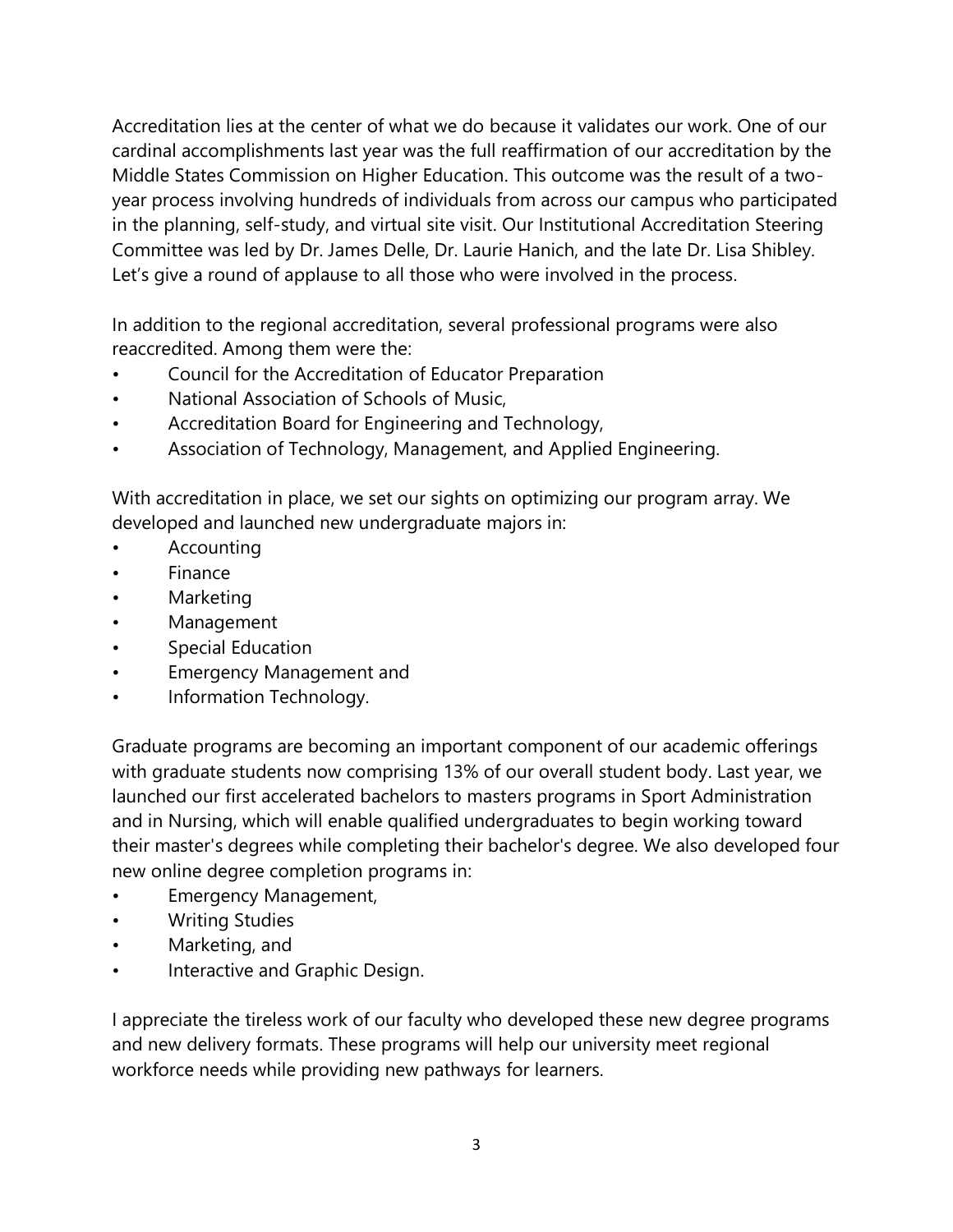While these new programs and modalities add to the richness of our educational offerings, providing them at an affordable cost is becoming increasingly difficult. But we are addressing that challenge too.

Last year, the university acquired and refinanced the Village residence halls from SSI. This process has positioned us to save approximately \$60 million dollars over the next 27 years. The savings is being passed on to our students starting this year. We have reduced residence hall rates at the Villages by 8% and decreasing our overall cost of attendance for the third year in a row. We are bending the affordability curve at a critical moment for our students. We are bucking the trend!

Last year I mentioned how we are saving our students tens of thousands of dollars by using Open Educational Resources. I am happy to report that this trend continues. Since the fall 2020 semester, the open textbook initiative led by the Center for Academic Excellence, has saved our students approximately \$900,000.

The success of our students is key to everything we do at. The Office of Student Support Services has implemented Starfish, which is a holistic student success platform. We have also created a Student Success Network that is a partnership between Academic Affairs and Student Affairs. Collectively, their mission is to provide opportunities for the academic, personal, and professional development of our students. The network will provide individualized services such as mentoring, advising, and other high-impact, experiences.

Let's hear from Dr. Margaret Mbindyo, one of our faculty members in this network, who will describe our Academic Resilience Initiative.

One of our signature programs is the Made in Millersville event, a showcase of student research and creative activity. Our virtual event in April included 113 presentations – some live and others pre-recorded – and featured 169 student scholars and artists. Thanks to the faculty and staff who pivoted the format to make this experience so valuable for our students.

With quality academic programs available at reduced cost, our next step was to address other student experiences. For example, our admissions team hit the streets in vans to run a socially distanced welcome to incoming students and keep them connected to the 'Ville. This project increased our new students' sense of belonging and demonstrated our commitment to their success.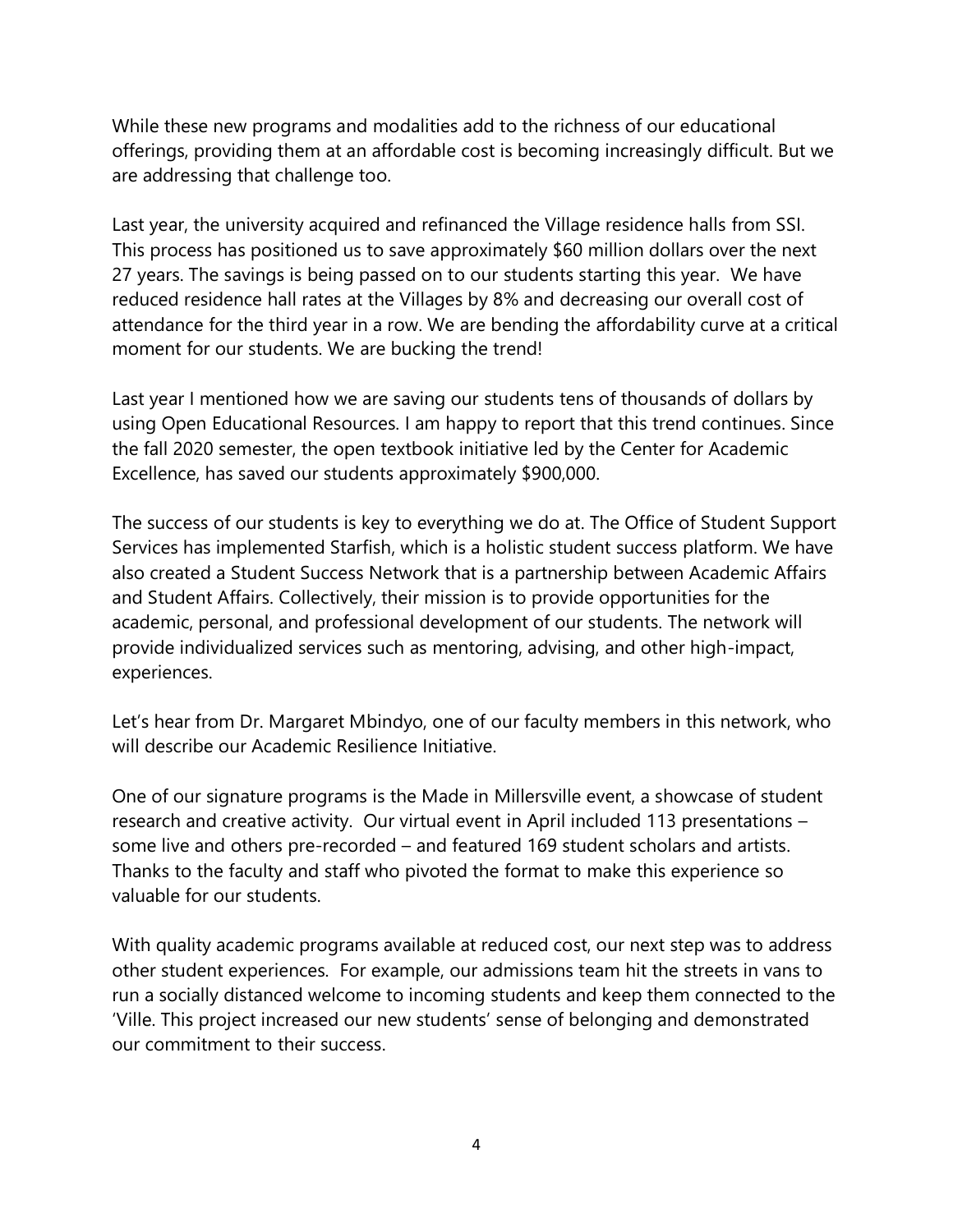We also ensured that in person campus tours for prospective students continued throughout the year. This approach contributed towards an increase in the number of applications submitted.

We know that students' families play an important role in their success and persistence. As such, last year we launched a "Parent Portal" to enhance the involvement of parents and families in the success of our students. The portal, which currently has about 4000 subscribers, provides information to parents that empowers them to support our students.

Now, let me share with you some of the efforts we are making to give our students transformative experiences, which is the second pillar of our strategic plan.

That work begins with our EPPIIC value of Inclusion because a student's success rests on a foundation of belonging. We have established an Inclusive Excellence Advisory Committee, which is made up representatives from all divisions. This group aims to incorporate inclusive excellence into the fabric of our university. They established a Global Perspectives Student Leadership Network, which promotes cross-cultural awareness and cultural intelligence as a necessary skill to succeed as a global citizen.

Kindly watch this short video highlighting our inclusive excellence.

In September of 2020, Millersville won the Diversity HEED Award for the 9th consecutive time. This award, given annually to only 100 universities in the US and Canada, recognizes an institution's commitment to diversity and inclusion.

Further demonstration of our commitment to diversity and inclusion will soon be seen on campus. We broke ground for the Divine Nine and Cultural Greek Council Memorial Walkway behind the SMC recently. Representing traditional Black Greek-lettered organizations and several Latinx and multicultural fraternities and sororities, this installation honors the history, heritage, scholarship and community services of these organizations. Made possible by nearly 200 alumni and friends of Millersville, it will soon become a favorite gathering place on campus.

Although we had a fewer number of students living in residence halls last year, many of them participated in Living Learning Communities. Communities have been established for the Honors College, the Scholars Program, ROTC, Social Advocacy and Creative Writing. And plans for new communities focused on LGBTQ+ Allies and International Connections are being developed.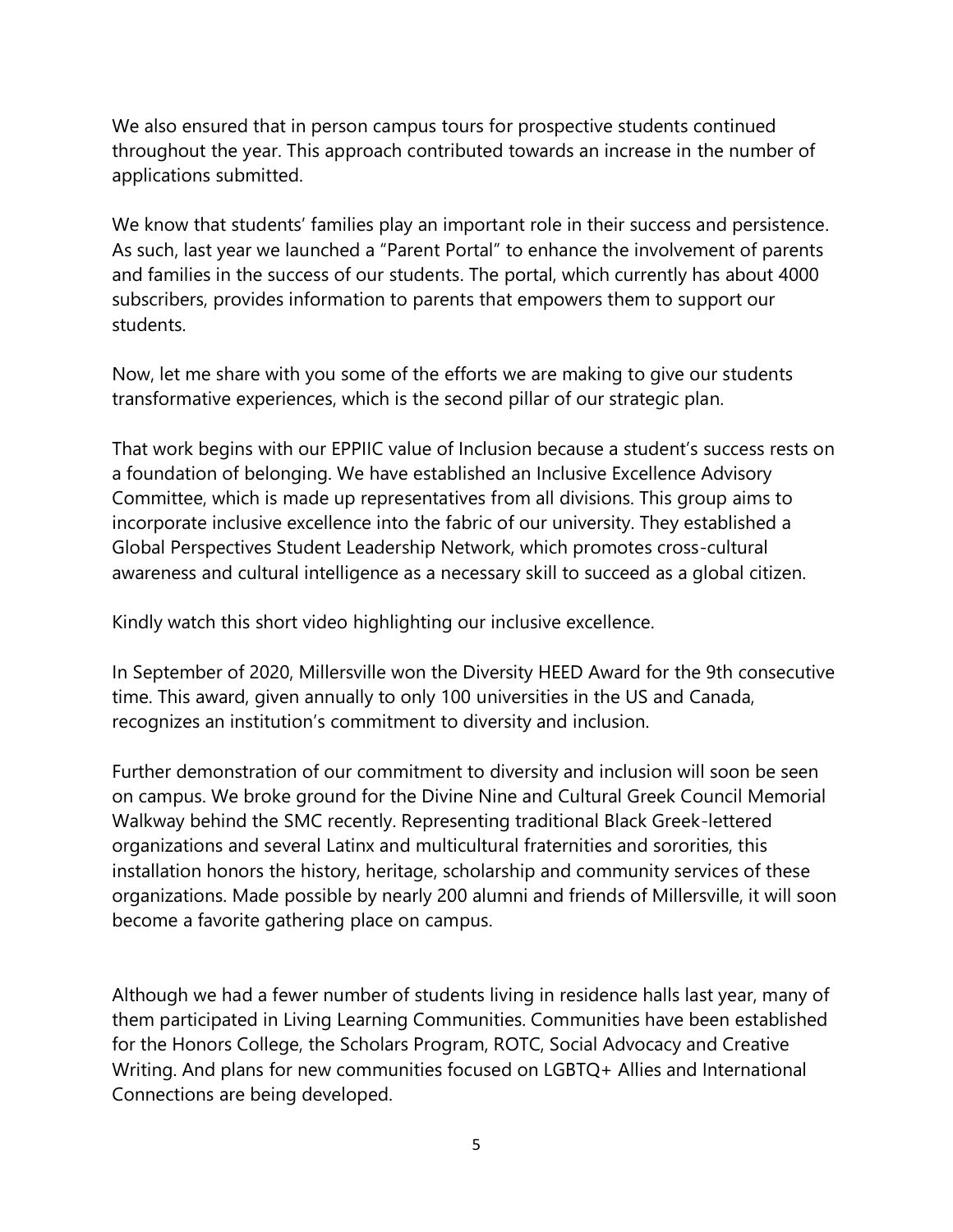Another experience that we provided to our students was mentorship. Throughout my career, I have benefited from mentorship and I believe in its power to transform lives. Last year, we established a new peer-mentorship program for first-year students in partnership with the Mentor Collective. This program connects first-year students to upper-class peer mentors for one-on-one guidance and advice. So far, about 500 students have signed up for the program.

Our students didn't excel only in the classroom because they did so on the field too. Although athletics was impacted by the pandemic last year, we had some noteworthy accomplishments in spring 2021.

- Our men's baseball team won the PSAC East championship for the second time in a row.
- Hannah Woelfling was named the PSAC Rookie of the Year in track and field
- Our women's tennis team advanced to the PSAC championship match their first appearance since 2004.

Last weekend, our fall student athletes were back on the field for the first time since 2019. I am thrilled to see fall sports return this semester and look forward to more victories this year.

One of my core beliefs is that people are the greatest asset of any organization and at Millersville, we are blessed to have top talent among our faculty and staff. It is our responsibility to continue investing in our people to propel our institution forward.

That is why the third pillar of our strategic plan is to Invest in People and Place. To do so, we need to increase our resources. Philanthropy is one of the ways to generate additional resources needed to accomplish this goal.

In June 2018, the Imagine the Possible campaign had raised \$14 million towards a goal of \$32 million dollars with two years to go. By June of last year, we exceeded that goal by 65%. So, what do we do after meeting our goal? Of course, at Millersville University set a new goal, even loftier than the previous one.

That's why this past summer we extended the campaign by three years and increased the goal to 90 million dollars. I am glad to announce that we are already 89% to our new goal. [CLAP]

We could never have raised this level of support without the generous gifts of our community members. These include: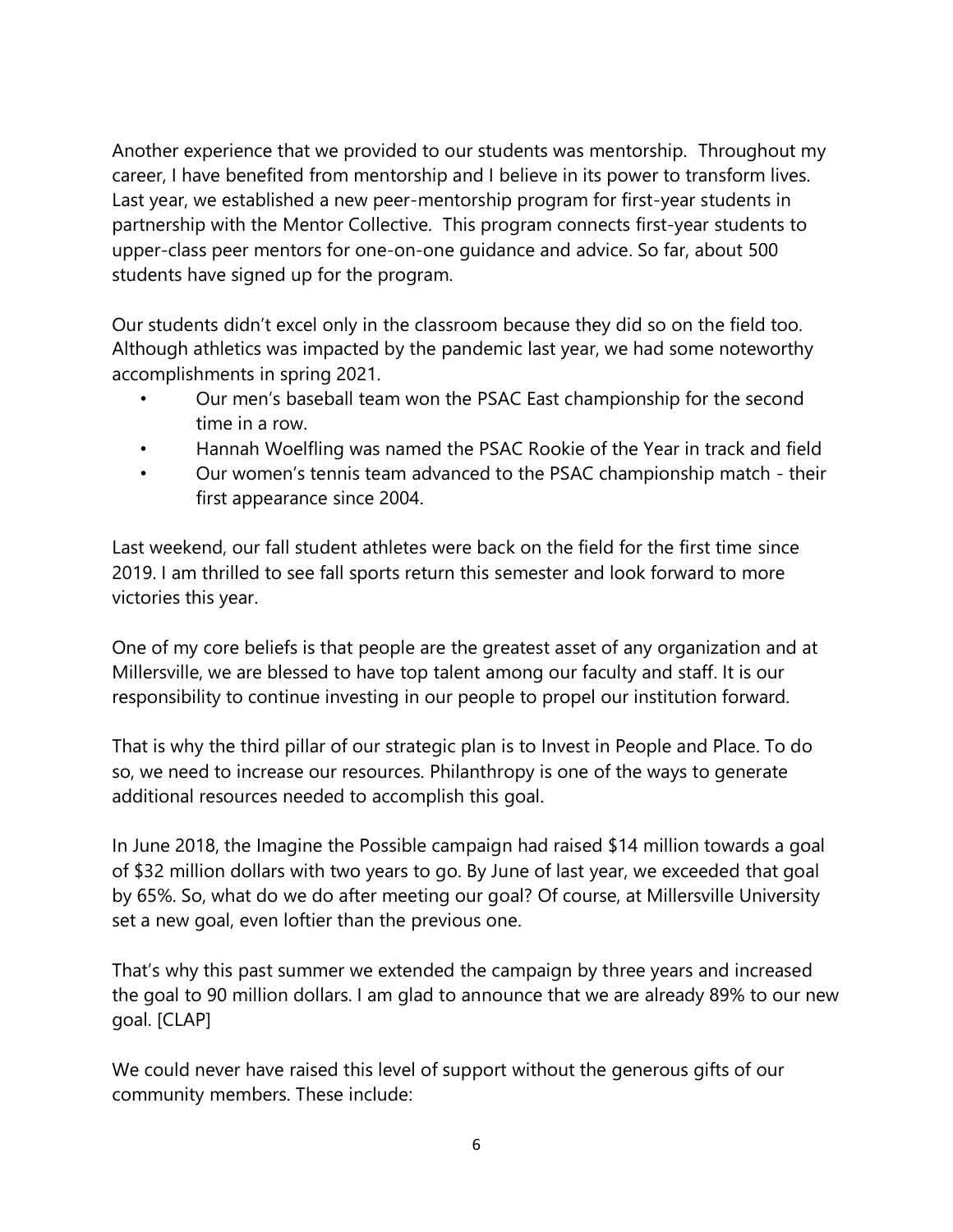- The largest gift ever to Athletics, a \$1.5 million commitment from alumna Lois Morgan
- An estate gift of \$4.3 million from our alumna, Lisolette Wehrheim to the School of Nursing
- The single largest gift in our university's history—a \$5 million gift from my friends, Dr. Samuel and Mrs. Dena Lombardo

Due to the outstanding work of our Development Office and our collective efforts, giving to Millersville has tremendous momentum. There is excitement around our plans and our message, and we are working hard to increase our endowment. But don't take my word for it. Let's listen to why our benefactor, Dr. Sam Lombardo, supports our university.

I was particularly thrilled by our One Day Give event. Last year marked the third consecutive year of substantial growth in both total giving as well as the number of gifts we received. We raised about \$608,000 in 24 hours. Everyone contributed! Gifts came from our students, faculty, staff, alumni, parents, and friends. This was truly a campaign of the community and I thank everyone who participated. Plans are underway for next Spring's event.

In addition to our progress in philanthropy, we are also positioning ourselves for investment through grants and sponsored research. Last April, Mr. Jeffrey Porter joined us as our Associate Vice President for Grants, Sponsored Programs and Research. We have established a new office to support this area and we now serve as the new coordinator of system-wide grants. So how did we do this past year? We received over \$11 million in awards - the highest in terms of dollars awarded in the past decade.

Another indication of our faculty member's success in seeking external grants is their success in PASSHE's Faculty Professional Development Council grant competition. Out of the 15 proposals that we submitted, 8 were funded. This represents the largest number of awards ever received by Millersville and overall, it was equivalent to nearly 20 percent of all FPDC awards given across the state system.

As part of our response to the challenges imposed by the pandemic and cyberattack last year, we increased our investment in technology. Among these enhancements were:

- Implementation of new security measures such as multi-factor authentication
- Equipping 60 classrooms with new technologies that better support remote instruction
- Installation of future technologies in our classrooms such as the Oblong Mezzanine in the meteorology lab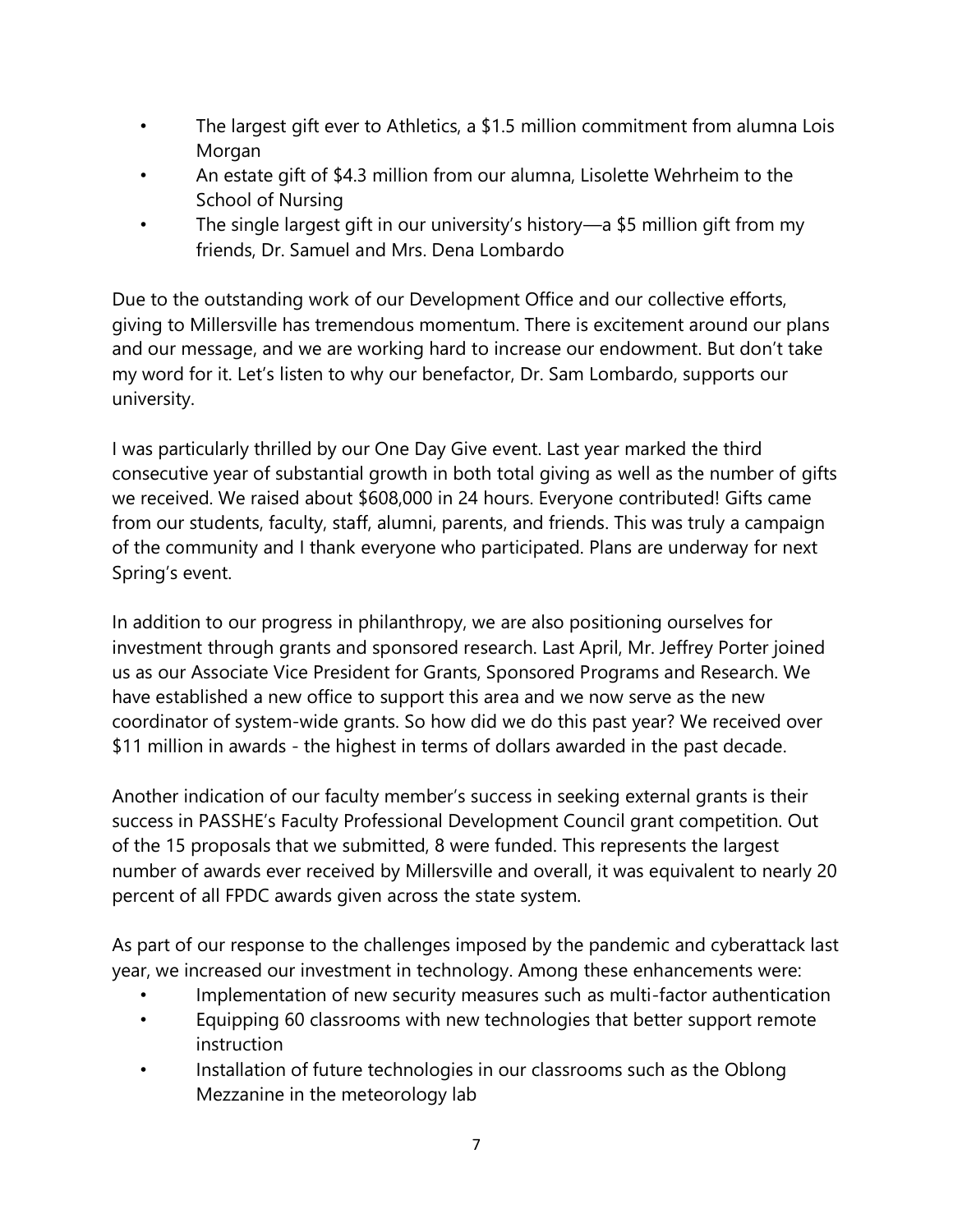As you can tell, we are working hard to position ourselves for a vibrant future, in our offerings to students and in our commitment to their success. The final pillar of our strategic plan is to share information about our role as an engine of socio-economic mobility in Central Pennsylvania.

Communicating our value requires an intentional approach to telling our story. During the past year, our communications and marketing team developed and implemented a media campaign to advertise our new academic programs through television, radio, social media and billboards. I heard stories from people who saw or heard our messages on these platforms. We have exceptional stories to tell and I am excited about the renewed effort we made this year to tell them.

One of the many features that makes Millersville special is our proximity to, and connection with, the City of Lancaster. The Ware Center serves as our gateway to downtown Lancaster. This Center celebrated a very special milestone this past year—a 10-year anniversary. And here's a small clip from the anniversary video:

One of the outcomes of the pandemic was the need to develop new ways to interact with each other. Our alumni hosted several virtual events including a book club and behind the scenes campus tours. Additionally, we created a new volunteer platform, Volunteer at the 'Ville to connect our alumni to our students.

Millersville University is committed to sustainability. This past academic year, we convened our first regional business conference focused on the UN Sustainable Development Goals (SDG). About 140 attendees and six partnering organizations participated in this conference.

In recognition of our accomplishments, we were among the first 45 higher education institutions in the US, and the only PASSHE institution, to be ranked in the Times Higher Education Impact Rankings—a global ranking system that measures performance toward achieving the UN Sustainable Development Goals.

A recent article in the Economist highlighted how the pandemic has deepened socioeconomic inequalities across the globe. It states that "Those on low incomes who are fortunate enough to find employment face other inequities. Greater dependence on in-person forms of work puts the low-paid at higher risk of exposure to covid-19. And as the pandemic keeps children out of schools, many poorer workers face a terrible choice between going to work or looking after their children's education. The digital divide, too, weighs on low-income students without access to online resources or reliable high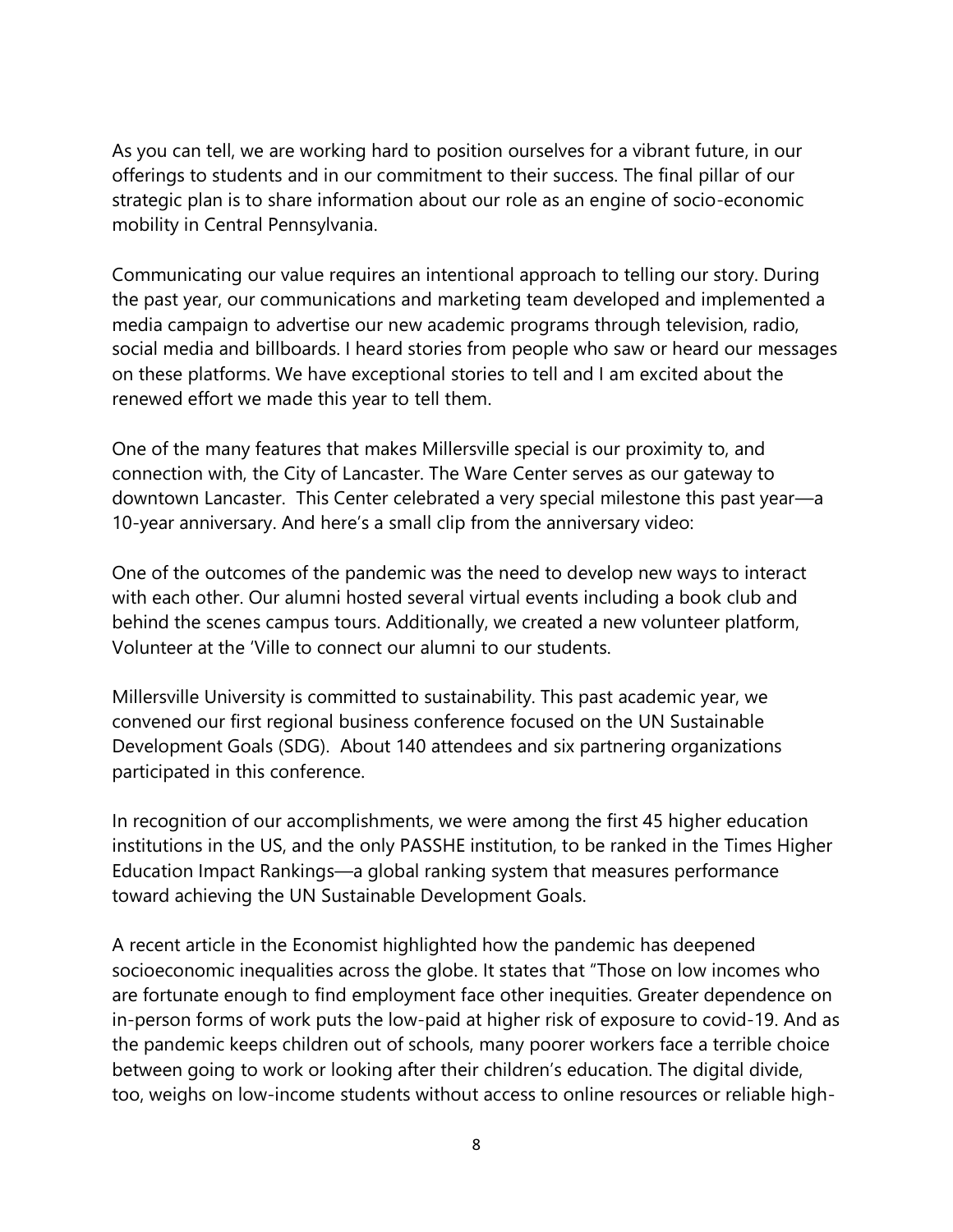speed internet. But the most important and distressing source of pressure on poorer families will be the return of persistently high levels of joblessness".

To address this challenge, our Office of Community Engagement, Government and Economic Development led our efforts to help unemployed people reskill, upskill and retool to re-enter the job market. The Office partnered with the Lancaster Workforce Development Board. They received a grant from the BBT Bank/Truist Foundation for information technology training targeting unemployed and underemployed individuals in Lancaster County. Another grant from the Pennsylvania Department of Labor and Industry focused on digital literacy skills, in partnership with Adamstown and Quarryville Public Libraries. This is a good example of our Public Mission value in action.

Our College of Graduate Studies and Adult Learning developed innovative programs to serve the needs of our regional workforce. For example, our master's program in Assessment, Curriculum and Teaching launched a one-year online pathway to full teacher certification. This program will serve teachers working on emergency teaching certificates and will provide school districts with a cost-effective program to fully credential their emergency teachers.

Throughout the last academic year, the zenith for me was our three-day commencement events in May. The challenges of the year dissolved as I looked at the faces of our graduating students and saw joy, pride and the gratification that comes with perseverance. Over 1,200 graduates participated in the four ceremonies, which marked the beginning of the return to a full and vibrant campus life. I'm excited to share some video highlights with you.

It is safe to say that the pandemic didn't slow us down in the past year. We surpassed targets and bucked trends, and we confronted challenges we never anticipated. In every sense, we acted in EPPIIC fashion.

So, as we embark on the second year of our Strategic Plan, we have wind in our sails, and we know our direction. Success breeds success, and people naturally want to be part of a winning team. And there is a role to play for each member of our community as we seek to achieve new heights.

So what are our plans for this year?

We will Ensure Access, Affordability and Completion by further assessing the total costs of attendance while improving retention and graduation rates.